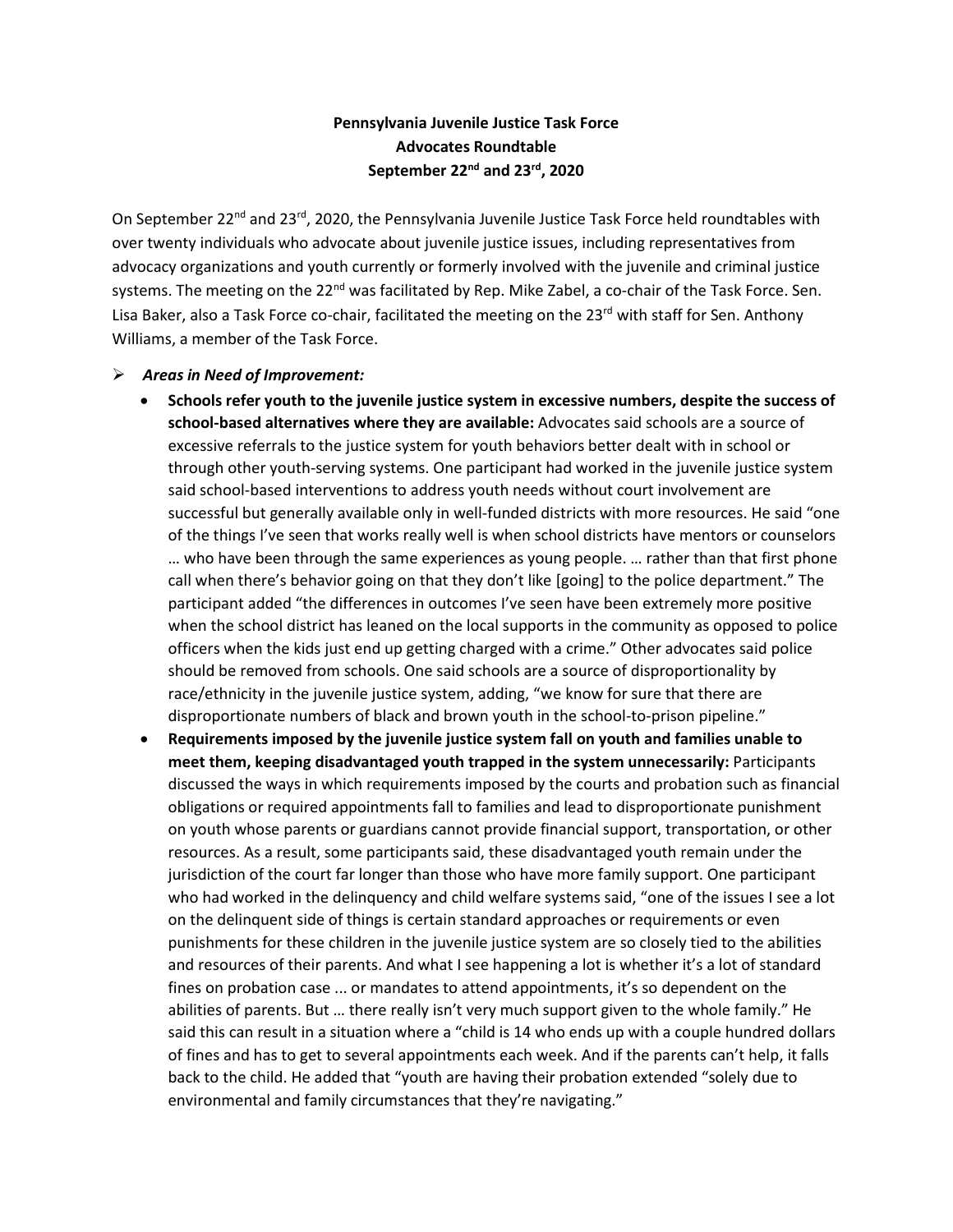- **The juvenile justice system removes youth from home when it is not necessary, leading to worse outcomes for youth who have been "institutionalized":** Participants discussed the harms that they said come from sending youth to out-of-home placement, particularly for low-level cases. One youth advocate who had been placed in a delinquency facility and later spent time as a minor in an adult jail awaiting a hearing on charges that were later dropped said "placement doesn't do anything better than the adult system. There needs to be real intentional strategy around how young people are being treated." One participant said youth incarceration is often driven by a lack of nonresidential alternatives. "We're institutionalizing [youth] and removing them from their homes under the perception of … a public safety risk when it's really about not having alternative resources." Another advocate made recommendations that include "limiting the number of young people who could go into placement at all" in a list of instances, including if youth are under age 14; have committed a status offense, technical violation of probation, or offenses that is "nonviolent;" are assessed as low risk to reoffend; have not paid fines, fees, or restitution; or "are pregnant and giving birth." The participant stated that "if we were to put some of those into place, then we wouldn't be having as many young people suffer the harms of placement." Many advocates discussed the poor educational outcomes that they said result from out-of-home placement as a result of both inadequate education youth receive when removed from home and severe challenges in returning to school in their home communities such as schools refusing to accept their credits. One stated, "having far fewer youth going to placement and to adult facilities is the number one way we can make an impact on addressing these problems."
- **Too many youth are placed in facilities for technical violations of probation, driving unnecessary out-of-home placement:** Advocates repeatedly discussed their views that the outof-home placement is too often driven by youth not obeying court orders rather than from actual delinquent behavior that constituted a new offense. One said, "that's not a safety issue for the child or the community and yet we're incarcerating children on that basis." Another stated that youth are sent to delinquency placements for not going to school as a violation of probation even though placing youth out of home solely for truancy is prohibited, noting that when youth miss school, it can "backdoor" them into the juvenile justice system "due to technical violations based on school attendance." Many advocates recommended prohibiting the removal of youth from home for violations of probation that are not a new offense.
- **Funds currently spent on juvenile justice out-of-home placement should be reinvested into community-based interventions:** Several advocates stated that the juvenile justice system spends significantly on out-of-home placement when nonresidential programs are more effective and less expensive. One said, "if we could reduce our reliance on out-of-home placement, that money could be funneled and reinvested into community-based supports that are far cheaper and require less money from the state and ultimately benefit our youth." An advocate added that "reinvesting those savings for mentoring programs and employment services – mediation, strength-based treatment and things of that nature would be a stronger way to use our resources than a focus on putting kids in placement." Another participant cited success other states have had in reducing placements and reinvesting funding, noting, "states such as Kansas employed divert/reinvest strategy in which they were able to reduce their out of home placements by 60 percent and estimated to save upwards of 70 million dollars over five years, which is a significant amount of money."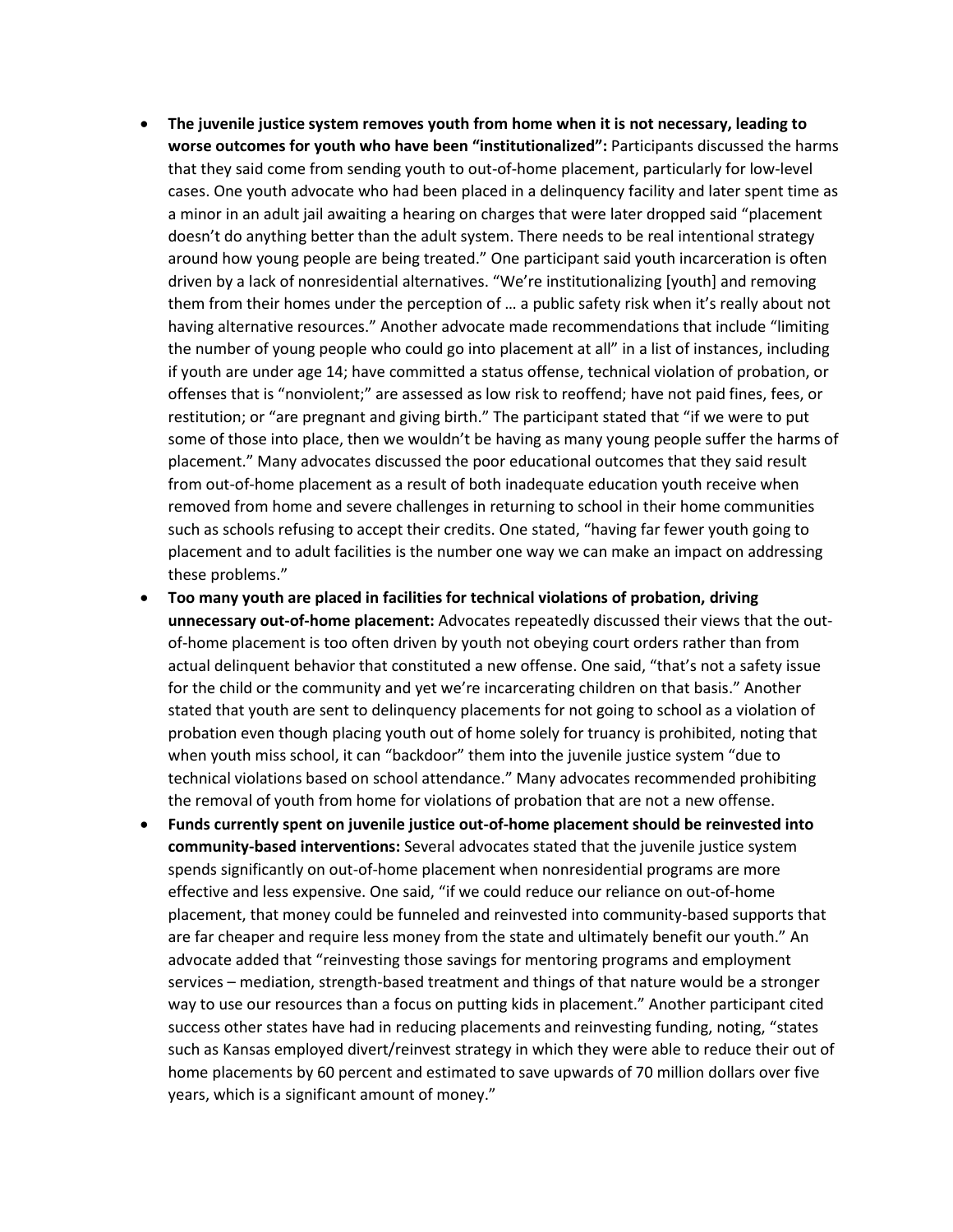- **The juvenile justice system fails youth returning home from out-of-home placement, particularly regarding educational outcomes:** Advocates stated that in addition to often receiving poor education while in placement, youth face serious educational challenges when trying to return home, including credits that do not transfer and youth not being allowed to return to the school where they were enrolled before they were removed from home. An advocate called current practices for educational reentry for youth coming back from placement "a disaster," adding "the number of young people who are coming back from placement with almost no credits is atrocious and is sort of the nail in the coffin after a series of ways the system has promised them things to bring them away from their friends and their families." One participant spoke of a young person she worked with who had been in secure placement for several years. She said, "I read all of his placement paperwork and 15 minutes after meeting him, I knew that he could not read. I wish that those were outliers – they're not. That's not the first time I've come across that situation and it won't be the last."
- **Laws allowing youth to be charged as adults and held in jails awaiting trial cause harm to young people and lead to poor outcomes for youth and community safety:** Advocates discussed at length the harms they said derive from charging youth as adults and holding them in adult jails and prisons. As one stated, "all the social science points to how much worse they are in those settings compared to juvenile settings or even more so community settings in their homes receiving supports." Many called for the repeal of Act 33, the statute excluding youth from juvenile court jurisdiction in a wide range of circumstances. Pennsylvania is "an outlier in many respects such as the wide net Act 33 casts," one said. Advocates stated that holding teenagers in adult jails while awaiting a hearing pressures them to plead guilty simple to get out of rough conditions in the jail. One said, "the potential for abuse that we see is a reality for so many young people in these settings. And it presents a very coercive dynamic as far as their right to be presumed to be innocent." One stated that with recent changes to the federal Juvenile Justice Delinquency Prevention Act mean that unless Pennsylvania changes its laws to prohibit youth from being placed in adult facilities, the state will lose federal funding for its state advisory group run through the Pennsylvania Commission on Crime and Delinquency. She stated that other states have already successfully made changes to their laws to comply with the new federal law.
- **Youth charged as adults suffer through difficult experiences while awaiting trial in adult jails and prisons:** Several meeting participants had been charged as adults when they were kids and spoke of their experiences. One young man in the meeting said he spent eight months in adult jail while his charged was pending. The charge was later dropped. He told the group about his experience as a youth in adult jail, saying, "there's no resources. There's no resources or things [for youth] to help themselves when they're in here. So eventually when they do get out, all they know, it's the same thing. So nine times out of 10, the person will do the same thing. ... because there's no resources for young people when they're in there." A young woman at the meeting said she had been charged as an adult at 17 and held in a jail facility. She said, "I was in solitary confinement for most of that time," adding, "there's only one or two girls each time so they keep them girls in solitary confinement because they have to let the adults out." Another young man in the meeting had been charged as an adult and remained in jail for a year and a half pending his court date. He said he was offering a deal for a guilty plea, which he declined because, he said, he had not committed the offense. He told the group, "most young people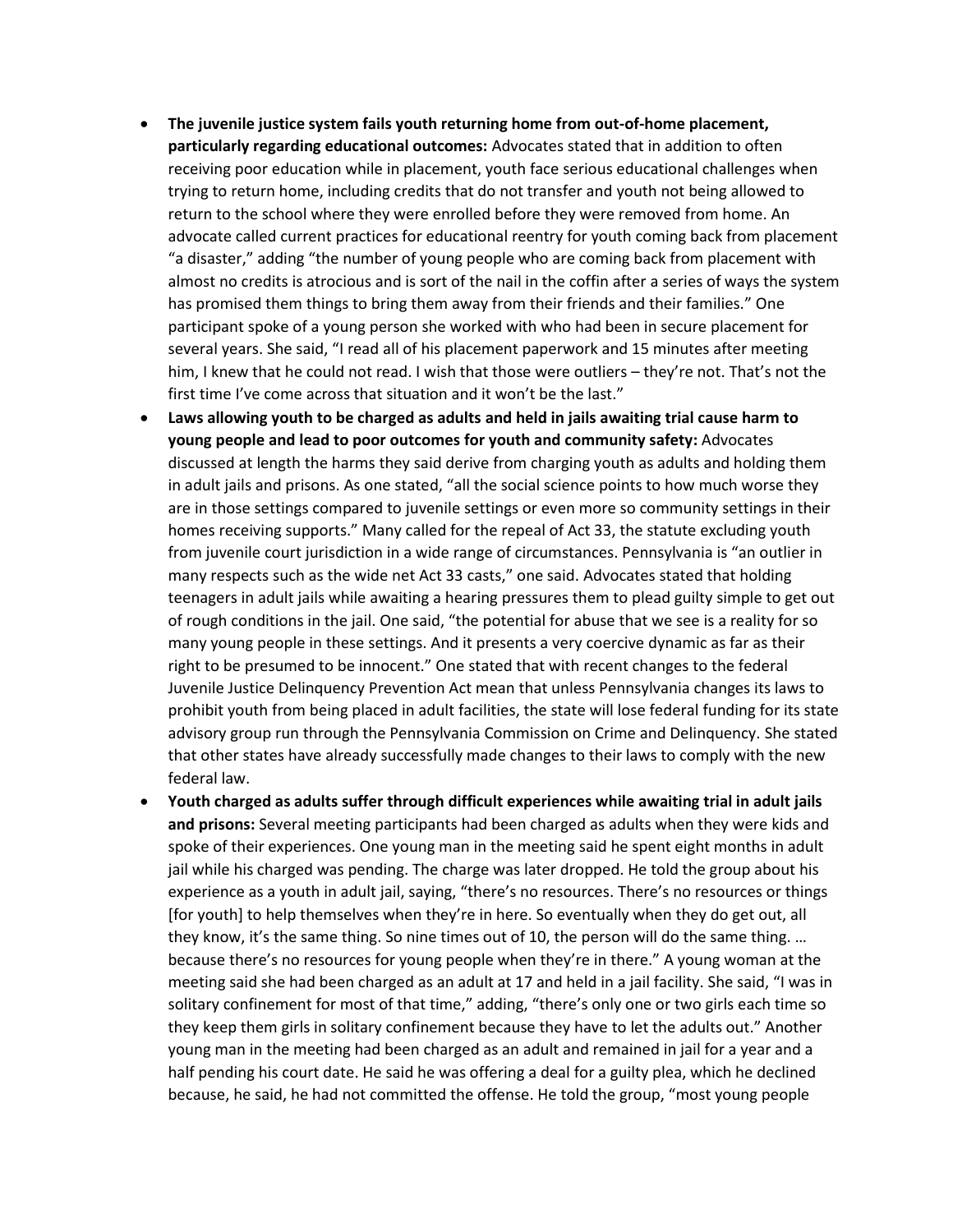would have taken that deal and then they would have been caught up in the system and then they keep going down the same path where they're in and out, in and out." After he declined the plea deal and a hearing was held, the criminal court judge dismissed the charge. He spoke about the schooling he received in jail, saying, "they were teaching everybody the same work, but there were different people … all learning the same thing. And then you wonder why people aren't set up to be successful. It's set up for young people to fail." With regard to his experience in jail, he stated, "nobody checked in with me. I was literally just sitting in the cell for 18 months." When he returned home, he said, he was not permitted by his public school district to attend his regular public school, even though his charged had been dismissed. He said he was instead required to attend an alternative school for youth with disciplinary issues.

- **Disparities in how the juvenile justice system treats youth of color are a serious problem and rooted in historical inequities:** Advocates discussed how current juvenile justice racial disparities should be viewed in light of structural racism and as one put it, the "racial legacy those [juvenile justice] laws are rooted in." The advocate cited the Act 33 legislation enacted in the 1990s to charge more youth as adults, noting "that law was made in the midst of the tough on crime era and very racialized language about young people being 'superpredators' and creating this identity of fear around black and brown young people." Several advocates spoke of the importance of increasing the number of people of color who work in the juvenile justice system and of showing racial disparity data to frontline workers to better communicate where and how disparate responses to similar youth behavior are taking place.
- **Structural racism and historical context must be central to any changes to the juvenile justice system:** Advocates discussed data that may be missing from juvenile justice discussions, including "root cause analysis" of why youth may be making contact with the system and what the circumstances in their communities. One advocate said that in their community, "we have decades and decades of divestment. All the public high schools have been shuttered. There is no high school that members of the community can walk to. … We have one of the last two highrise projects in the city that are completely rundown. It's a complete hazard." Another advocate who had been involved as a young person in the juvenile and criminal justice systems said, "no one asks, 'why did the person steal the candy bar?' We don't think about that we just deal with it after it happens." He added about his own childhood, "why was I selling drugs? … I had no family there to guide me. I was alone. The only people who were there was the streets. WE have to address the root causes of stuff." Another advocate said, "it's really important to think about when we're reforming the system, we talk only about low level nonviolent offenses and it's important to think about all the things young people have experienced in their lives before … being involved in an armed robbery."

## ➢ *Notable quotes:*

- **On the experiences of youth who had been charged as adults:**
	- $\circ$  "When I was 16, I was charged as an adult for multiple robberies. I wasn't treated correctly or equally because of my age [and] … because I was young. … I did five years during that time I was sent upstate. … It made me a little bit more aggressive because the way I was going to have to handle myself … [In adult prison/jail] you have to always watch your back and stand up for yourself, and that's a scary situation."